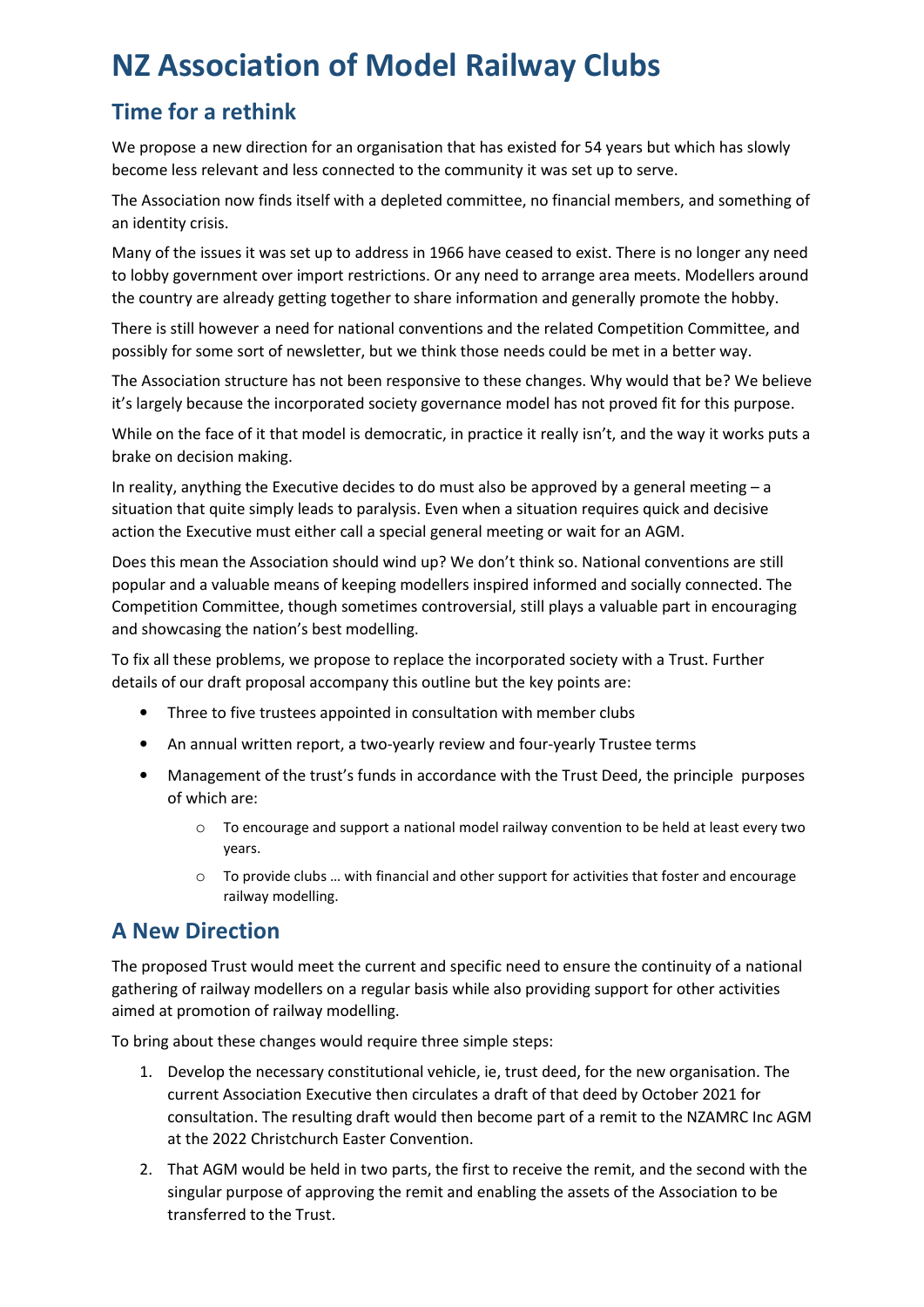3. At the conclusion of that, develop the Trust's Register of Member Clubs, and their representatives to the proposed Electoral College whose role it is to appoint trustees.

This is considered to be a tidy and effective changeover that allows time for appropriate consultation and puts the new body into place in time to move forward with planning the next convention.

# **Background**

### How it all started

The first model railway convention was organised by the New Zealand Model Railway Association (NZMRA) in 1966 in the Railway Social Hall, Wellington. In the months that followed the NZMRA morphed into two new national bodies, the New Zealand Association of Model Railway Clubs (NZAMRC) and the New Zealand Model Railway Guild (NZMRG).

From that time on the NZAMRC (generally known as the Association) has initiated national conventions every second Easter, each one in a different city. The next convention will be the country's  $27<sup>th</sup>$  and Christchurch's sixth. As usual, a sub-committee is organising this convention and another sub-committee is handling the national model competitions that are still one of the attractions.

As well as initiating such conventions, in the beginning the Association also lobbied against import controls and sales taxes on modelling products. And for many years area reps arranged local meets and offered assistance with the formation of clubs. *The Coupler* carried news, hints and tips between member clubs.

# Changing times

But over time things have gradually changed. One trend is for train shows to be arranged locally as an outlet for portable layouts and to enhance the hobby's public profile. Modelling days or weekends, where modellers help other modellers, are also arranged by locals.

That leaves the Association's only remaining role as the instigator and overseer of national conventions, the conventions themselves being managed in every detail by a local committee. In other words, once it has found a convention host the Executive's role is just to keep a watching brief, unless some further help and support should become necessary.

### Where are we now?

As already mentioned the Association has reached a stage where it no longer has any financial members, and no future plans beyond the 2022 convention.

Handing over to a small collaborative team of people with wide and complementary skills and experience will ensure ongoing support for national model railway conventions as well as other activities to foster and encourage the hobby.

The trustees' task is clearly set out in the draft trust deed. That deed, unlike the present constitution, not only requires of the trustees careful financial management but also commits them to specific undertakings.

### A new entity

The proposed Trust would be established under the Trusts Act 2019 (rather than the Charitable Trusts Act 2005). As such it would not be registered, thus eliminating administrative obligations other than those determined by the trust itself.

The minimum number of trustees would be three and the maximum, five. Trustees would be appointed on the basis that they understand and are committed to the Trust's Purposes. They may also have at least one of the following attributes: experience on one or more convention and/or club committees, knowledge of and experience with model railways, and /or experience in governance.

Alan Curtis / Peter Ross 13 September 2021